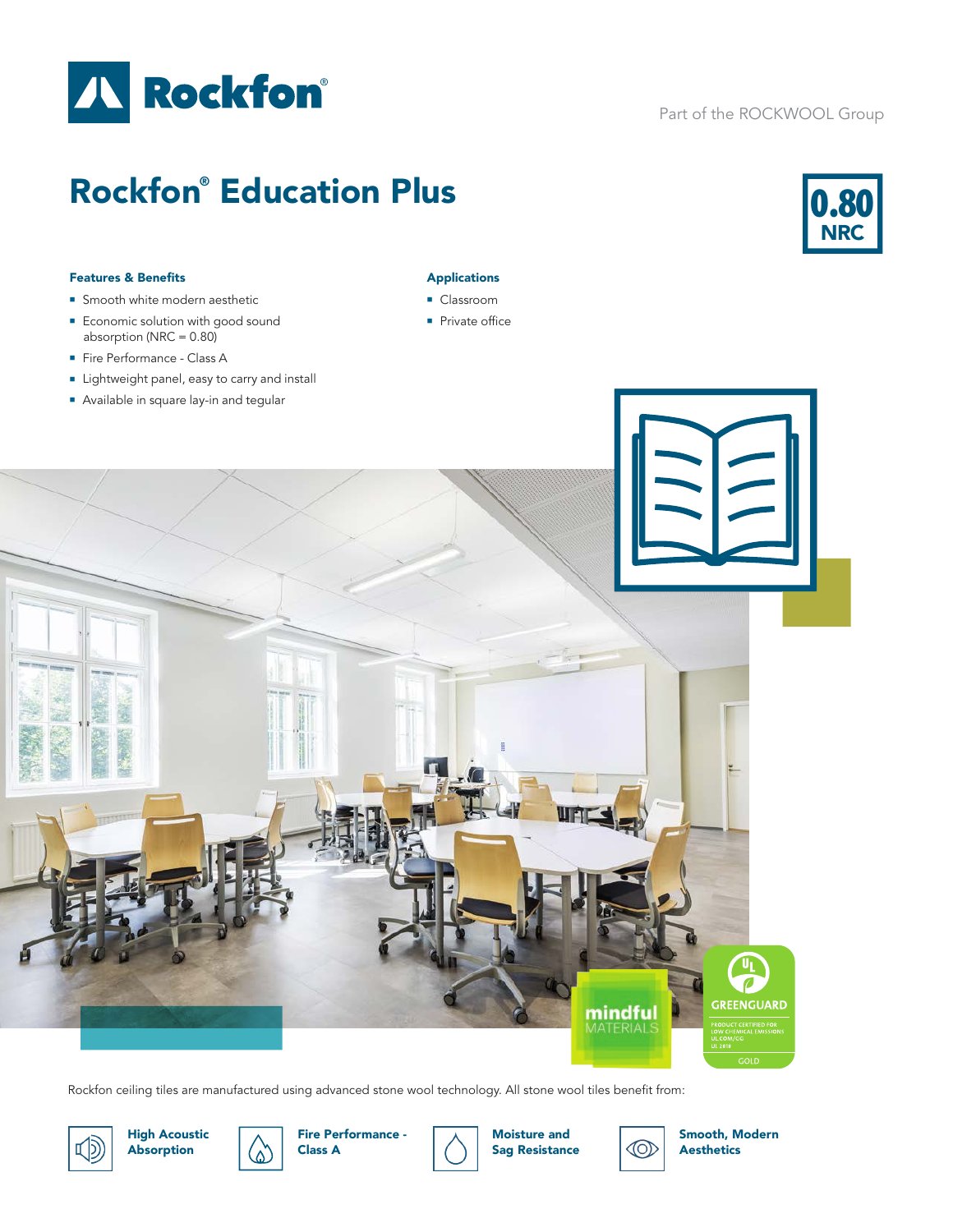# Rockfon® Education Plus

# LEED® v4.1 Highlights

#### Materials and Resources (MR)

Waste Management Planning – Interiors Life Cycle Impact Reduction ↓ Sourcing of Raw Materials **Sourcing** of Raw Materials

Material Ingredients and the control of the  $\checkmark$ Waste Management –

Indoor Environmental Quality (EQ)

- Low-Emitting Materials
- Interior Lighting
- 

| ASSIFIC<br>.Jus         |            |                              |                                  |                                             |                   |                             |                                              |                          |                            |                                        |                 |
|-------------------------|------------|------------------------------|----------------------------------|---------------------------------------------|-------------------|-----------------------------|----------------------------------------------|--------------------------|----------------------------|----------------------------------------|-----------------|
| <b>Standard Panels</b>  |            |                              |                                  | ¥.<br>$\mathcal{L}_{\mathsf{b}}$<br>JJ<br>d | $\Delta$          | ¥                           |                                              | $\varnothing$            | $\mathsf{Q}$               | <b>Packaging</b><br><b>Information</b> |                 |
| <b>Edge Designation</b> |            | <b>Item</b><br><b>Number</b> | <b>Modular Size</b><br>(nominal) | <b>NRC</b>                                  | <b>Fire Class</b> | Light<br><b>Reflectance</b> | <b>Sag Resistance</b><br>(relative humidity) | Low VOC                  | Recycled<br><b>Content</b> | lbs/<br>sqft                           | sqft/<br>carton |
| Square Lay-In           | SQ         | 42100                        | $2' \times 2' \times 3/4''$      | 0.80                                        | A                 | 0.82                        | up to 100%                                   |                          | 49%                        | 0.45                                   | 80              |
|                         | SQ         | 42101                        | $2' \times 4' \times 3/4''$      | 0.80                                        | A                 | 0.82                        | up to 100%                                   | $\sim$                   | 49%                        | 0.45                                   | 80              |
| Square Tegular Narrow   | <b>SLN</b> | 42200                        | $2' \times 2' \times 3/4''$      | 0.80                                        | А                 | 0.82                        | up to 100%                                   | $\overline{\phantom{a}}$ | 47%                        | 0.57                                   | 40              |
|                         | <b>SLN</b> | 42201                        | $2' \times 4' \times 3/4''$      | 0.80                                        | A                 | 0.82                        | up to 100%                                   | $\overline{\phantom{a}}$ | 47%                        | 0.57                                   | 80              |
| Square Tegular          | <b>SL</b>  | 42300                        | $2' \times 2' \times 3/4''$      | 0.80                                        | A                 | 0.82                        | up to 100%                                   | $\overline{\phantom{a}}$ | 47%                        | 0.57                                   | 40              |
|                         | <b>SL</b>  | 42301                        | $2' \times 4' \times 3/4''$      | 0.80                                        | A                 | 0.82                        | up to 100%                                   | $\overline{\phantom{a}}$ | 47%                        | 0.57                                   | 80              |

| 15/16" Suspension Systems                 | 9/16" Suspension Systems                                                                             |  |  |  |  |  |  |
|-------------------------------------------|------------------------------------------------------------------------------------------------------|--|--|--|--|--|--|
| 200, 1200 and Fire Rated systems          | 4000, 4500, 4600 and Fire Rated systems                                                              |  |  |  |  |  |  |
| SL - Square Tegular<br>SQ - Square Lay-In | SLN - Square Tegular Narrow<br>SQ - Square Lay-In<br>$(2' \times 2' \& 2' \times 4'$ only)           |  |  |  |  |  |  |
|                                           | 4500 - Ultraline<br>4000 - Tempra<br>4000 - Tempra<br>4600 - Ultraline<br>1/4" reveal<br>1/8" reveal |  |  |  |  |  |  |